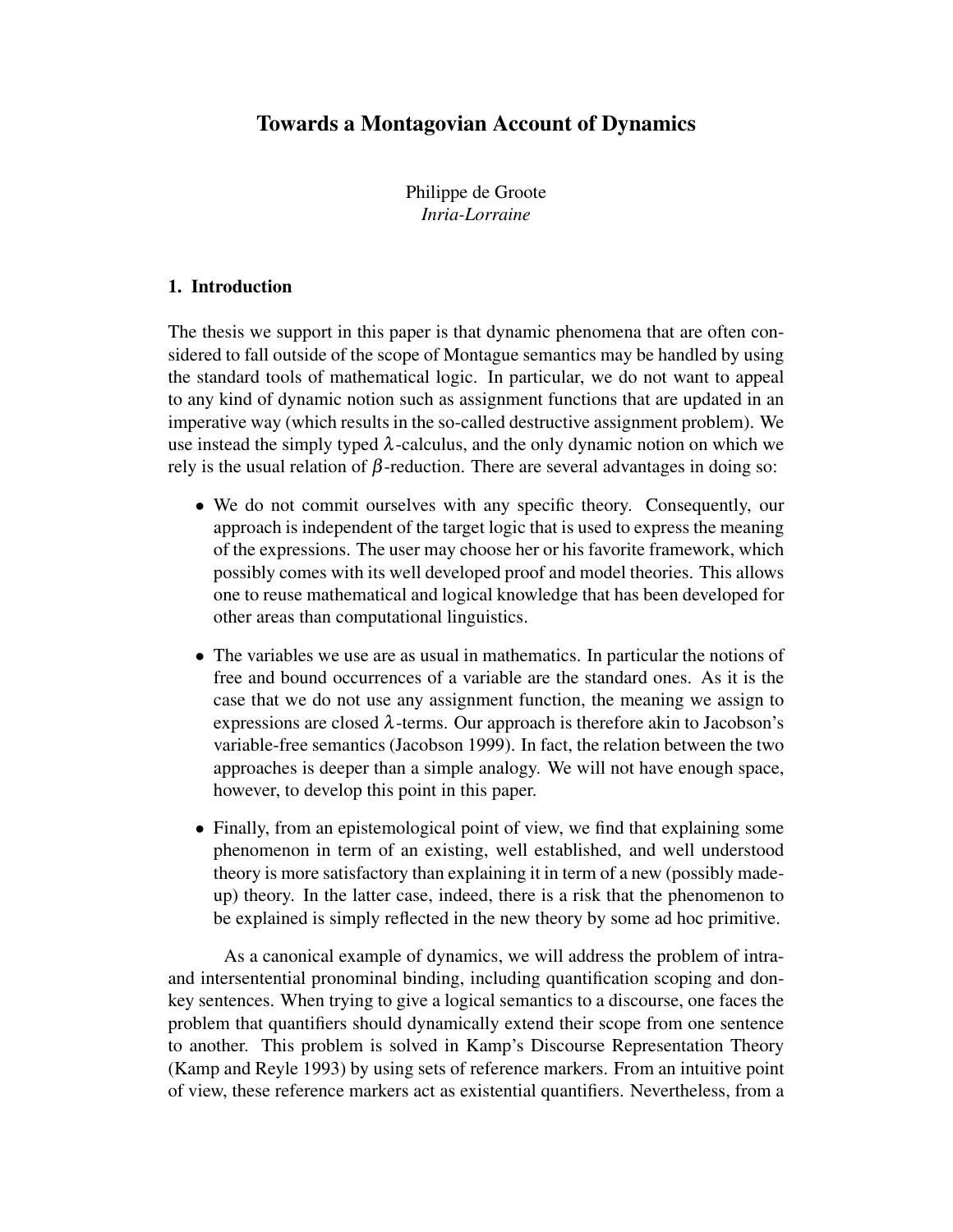technical point of view, they must be considered as free variables, which explains that they can indeed extend their scope dynamically.

Because of this hybrid status of the variables, one has to choose carefully the names of the new reference markers when constructing a Discourse Representation Structure (DRS). This problem is particularly salient when trying to combine Discourse Representation Theory and Montague semantics (Groenendijk and Stokhof 1990, Muskens 1995) because the merging of two DRSs may result in variable clashes or, more precisely, in variable assignments that destroy the values previously assigned. As a consequence, merging two DRSs is either a partial operation or must include some kind of sophisticated variable renaming in order to avoid unwanted side effects.

In this paper, we tackle this problem by proposing a new way of combining Montague semantics and discourse representation. To this end, we provide Montague semantics with an appropriate notion of context that allow for some kind of dynamics without violating the usual quantifier scoping rules. In particular, the notions of free and bound variables are as usual, and the operation corresponding to the merging of two DRSs is performed by standard  $\beta$ -reduction.

## 2. Expressing Propositions in Context

Quoting van Eijck and Kamp (1997), *the key idea behind (...) Discourse Representation Theory is that each new sentence of a discourse is interpreted in the context provided by the sentences preceding it*. Here, we go two steps further:

- 1. We will interpret a sentence according to both its left and right contexts. In other words, the interpretation of a sentence will depend, on the one hand, on the context made of the sentences preceding it, and on the other hand, on the context made of the sentences following it.
- 2. These two kind of contexts will be abstracted over the meaning of the sentences. In other words, the contexts will be passed as parameters to the functions that assign a semantics to the sentences.

These two ideas will be made technically precise in a Montagovian framework.

Montague semantics (Montague 1973) is based on Church's simple type theory (Church 1940). This theory provides a full hierarchy of functional types built upon two atomic types: *t*, the type of individuals, and *o*, the type of propositions.<sup>1</sup> In order to accommodate a notion of context, we add a third atomic type, namely, γ. This type stands for the type of the left contexts.

<sup>1</sup>Montague uses different notations: e for the type of individuals (a.k.a. *entities*), and t for the type of propositions (a.k.a. *truth values*). We prefer to stick to Church's original notations in order to stress that the propositions do not need to be semantically interpreted as Boolean truth values. For instance, in order to take intensionality into account, the atomic type *o* may be interpreted as the set  $w \rightarrow t$ , where w is the set of possible worlds (Carpenter 1996). In fact, our approach is compatible with non standard logics such as, for instance, intuitionistic logic.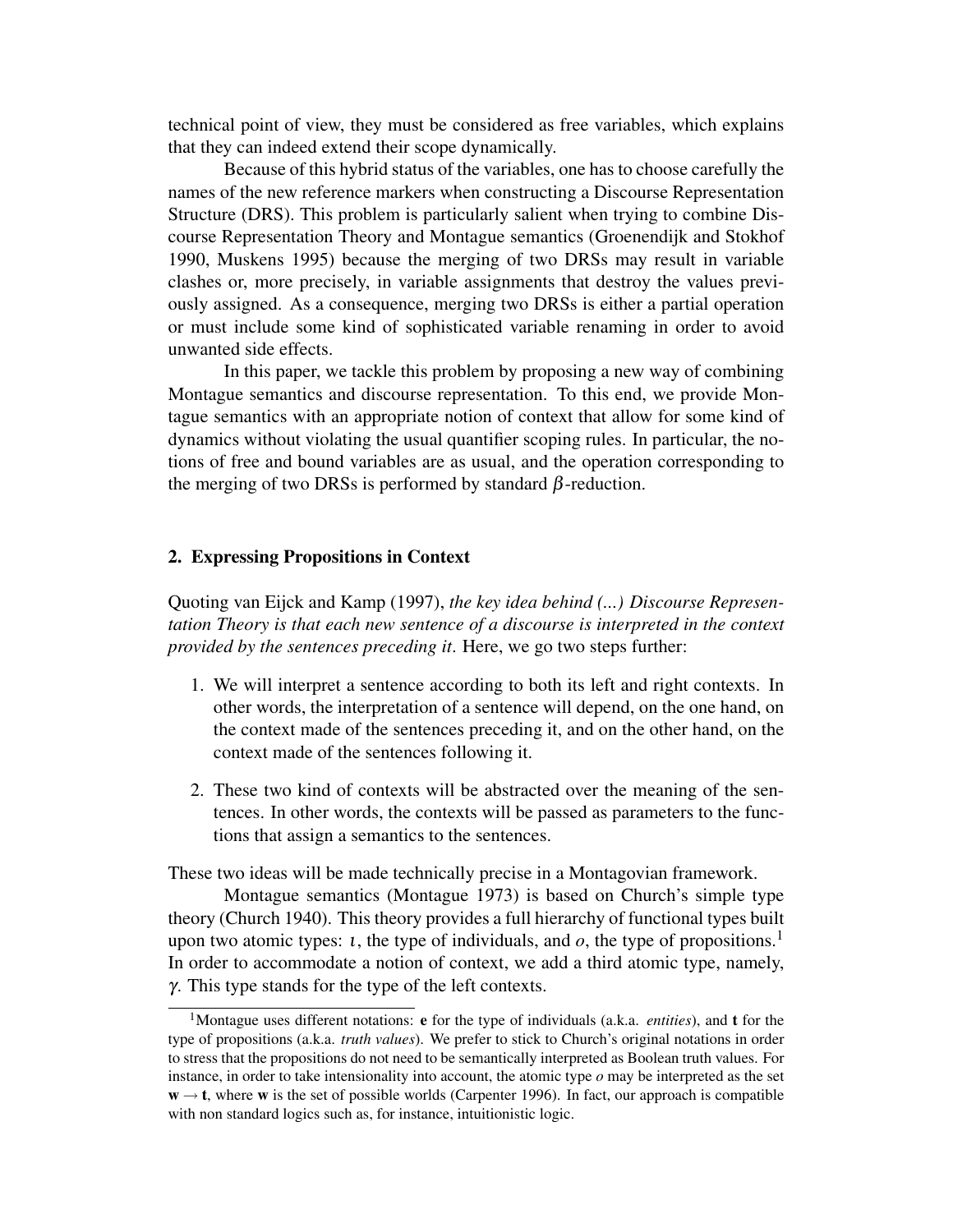The type of the right contexts is different. As usual, we only consider discourses made of declarative sentences. Ultimately, such discourses must be interpreted as propositions. Now, a right context is a piece of discourse that will be interpreted as a proposition provided it is given its left context. Consequently, the type of the right contexts must be  $\gamma \rightarrow o$ . Such a type may be seen as the type of a *continuation* (Stratchey and Wadsworth 1974), which is indeed a standard way of modeling right contexts in denotational semantics.<sup>2</sup>

Let *s* be the syntactic category of sentences, and *t* be the syntactic category of texts (or discourses). As we said, we intend to abstract over the meaning of a sentence its left and right contexts. Consequently, we obtain the following semantic interpretation of *s*: 3

(1) <sup>J</sup>*s*<sup>K</sup> <sup>=</sup> <sup>γ</sup> <sup>→</sup> (<sup>γ</sup> <sup>→</sup> *<sup>o</sup>*) <sup>→</sup> *<sup>o</sup>*

and similarly for *t*:

$$
(2) \qquad [t] = \gamma \to (\gamma \to o) \to o
$$

We now face the following question: how does one compose meanings of sentences in order to get the meaning of a discourse? Let *D* be a piece of discourse, and *S* be a sentence. The semantics of the discourse made of *D* and *S* is given by the following semantic equation:

(3) 
$$
[D.S] = \lambda e \phi \cdot [D] e (\lambda e' \cdot [S] e' \phi)
$$

This equation may be explained as follows. The semantics of (*D*.*S*) must be a term of type  $\gamma \rightarrow (\gamma \rightarrow o) \rightarrow o$ . It has therefore two parameters: *e* of type  $\gamma$ , which represents the left context of  $(D.S)$ , and  $\phi$  of type  $\gamma \rightarrow o$ , which represents its right context. Then the body of the term, which must be of type  $o$ , is contributed by the semantic interpretation of the first component of  $(D.S)$ , namely,  $[D]$ . Now,  $[D]$  is itself a term of type  $\gamma \rightarrow (\gamma \rightarrow o) \rightarrow o$ . Consequently, it must be passed its left and right contexts as arguments. The left context of *D* is nothing but the left context of (*D*.*S*), i.e., *e*. As for the right context of *D*, it must be made of *S* and of the right context of (*D*.*S*). This explains the form of the second argument,  $\lambda e'$ . [S]  $e' \phi$ .

At this point, it would be interesting to see what is the possible relation between Kamp's DRSs and  $\lambda$ -terms of type  $\gamma \rightarrow (\gamma \rightarrow o) \rightarrow o$ . A DRS is made of a set of variables  $x_1, \ldots, x_n$ , called reference markers, which are interpreted existentially, and of a set of logical constraints  $C_1, \ldots, C_m$ , which are interpreted conjunctively:

| $\cdot x_n$<br>$x_1$ . |
|------------------------|
| $\mathbf{1}$           |
|                        |
| $\mathcal{L}_m$        |

<sup>&</sup>lt;sup>2</sup>The use of continuations in natural language semantics has been recently advocated by Barker (2002, 2004), de Groote (2001b), and Shan (2004).

 $3$ In order to save parentheses when writing functional types, we apply the usual notational convention that  $a \rightarrow b \rightarrow c$  stands for  $a \rightarrow (b \rightarrow c)$ .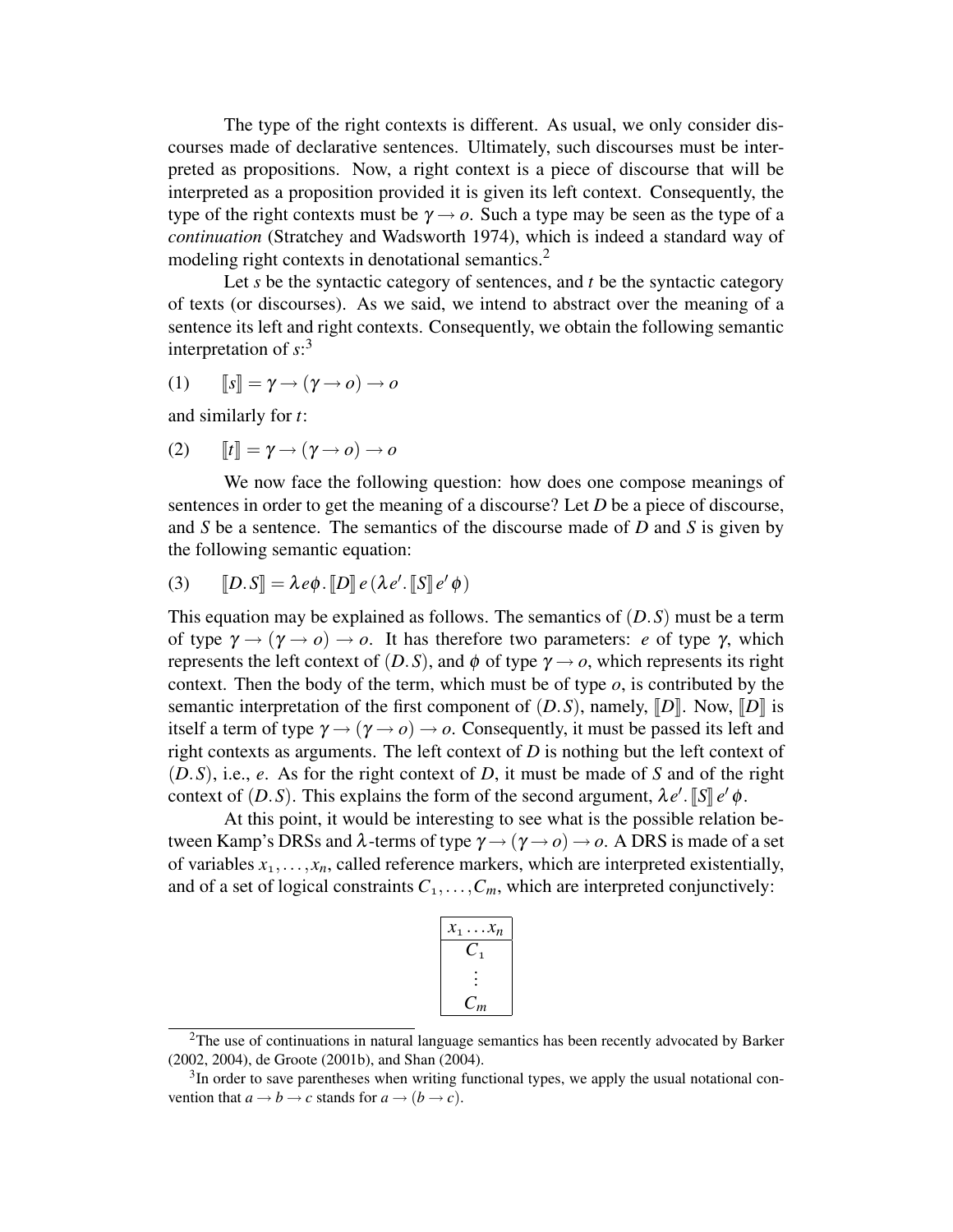To such a structure, the following  $\lambda$ -term corresponds :

$$
\lambda e\phi \cdot \exists x_1 \ldots x_n. C_1 \wedge \cdots \wedge C_m \wedge \phi e'
$$

where  $e'$  is a context made of *e* and of the variables  $x_1, \ldots, x_n$ . Therefore, these variables fall in the scope of the *continuation* of the discourse, i.e., φ. The precise way *e'* is constructed depends of the concrete structure given to the contexts. We will be more specific about this in the next section.

## 3. Updating and Accessing the Context

Data of type  $\gamma$  (i.e., left contexts) are mainly needed to solve pronominal anaphora. We will not discuss any real anaphoric resolution procedure in this paper, but focus on the simpler task of computing a discourse representation assuming that the anaphora are solved by some choice operators that act as oracles. We will use different oracles (sel<sub>he</sub>, sel<sub>she</sub>, sel<sub>it</sub>, sel<sub>him</sub>, sel<sub>her</sub>, ...) for the different possible pronouns. These operators take a left context as their argument and yield back an individual. Hence, they obey the following general type assignment scheme:

$$
(4) \qquad \text{sel}_{x} : \gamma \to \iota
$$

We also need some operators that allow the contexts to be updated. For the purpose of the present discussion, we may consider that the data of type  $\gamma$  are simply finite sets of individuals on which act the choice operators. If *e* is such a finite set and *a*,*b* are individuals, we write *a*::*e* for {*a*} ∪*e*, and *a*::*b*::*e* for *a*::(*b*::*e*). The type of the operator "::" is then as follows:

(5)  $\cdots$  ::  $\iota \rightarrow \gamma \rightarrow \gamma$ 

Now, consider the two following sentences:

(6) John loves Mary. He smiles at her.

Using the above primitives, these two sentences may be given the following representations, respectively:

- (7) λ*e*φ.love jm ∧ φ (m::j::*e*)
- (8)  $\lambda e\phi$ .smile (sel<sub>he</sub> e) (sel<sub>her</sub> e)  $\wedge \phi e$

Then, composing (7) and (8) through Equation (3), we obtain a  $\lambda$ -term that  $\beta$ reduces as follows:

```
\lambda e\phi . ( \lambda e\phi . love \mathbf{jm} \wedge \phi(\mathbf{m}::\mathbf{j}::e))e(\lambda e'.(\lambda e\phi.\mathbf{smile}(\mathtt{sel}_{\mathtt{he}}e)(\mathtt{sel}_{\mathtt{her}}e) \wedge \phi e)e'\phi)\rightarrowβ \lambda e \phi.(\lambda \phi.lovejm \land \phi(m::j::e))(\lambda e'.(\lambda e \phi.smile(\texttt{sel}_{\text{he}} e)(\texttt{sel}_{\text{her}} e) \land \phi e)e' \phi)
\rightarrow_\beta \quad \lambda e \phi \ldotp (\lambda \phi \ldotp \mathbf{lovejm} \wedge \phi \left( \mathbf{m}::\mathbf{j}::e \right)) (\lambda e' \ldotp (\lambda \phi .\mathbf{smile} \left( \mathbf{sel}_{\mathbf{he}} e' \right) (\mathbf{sel}_{\mathbf{her}} e') \wedge \phi \, e') \, \phi)\rightarrow_\beta \quad \lambda e \phi \ldotp (\lambda \phi \ldotp \mathbf{lovejm} \wedge \phi \, (\mathbf{m::j::}e))\, (\lambda e' . \mathbf{smile}\,(\mathtt{sel}_{\mathtt{he}}\, e')\,(\mathtt{sel}_{\mathtt{her}}\, e') \wedge \phi \, e')\rightarrow_\beta^{\rho} \quad \lambda e \phi.lovejm \wedge (\lambda e'.smile(sel<sub>he</sub>e')(sel<sub>her</sub>e')\wedge \phi e')(m::j::e)
\rightarrow_B \lambda e\phi.love jm \wedge smile (sel<sub>he</sub> (m:: j::e)) (sel<sub>her</sub> (m:: j::e)) \wedge \phi (m:: j::e)
```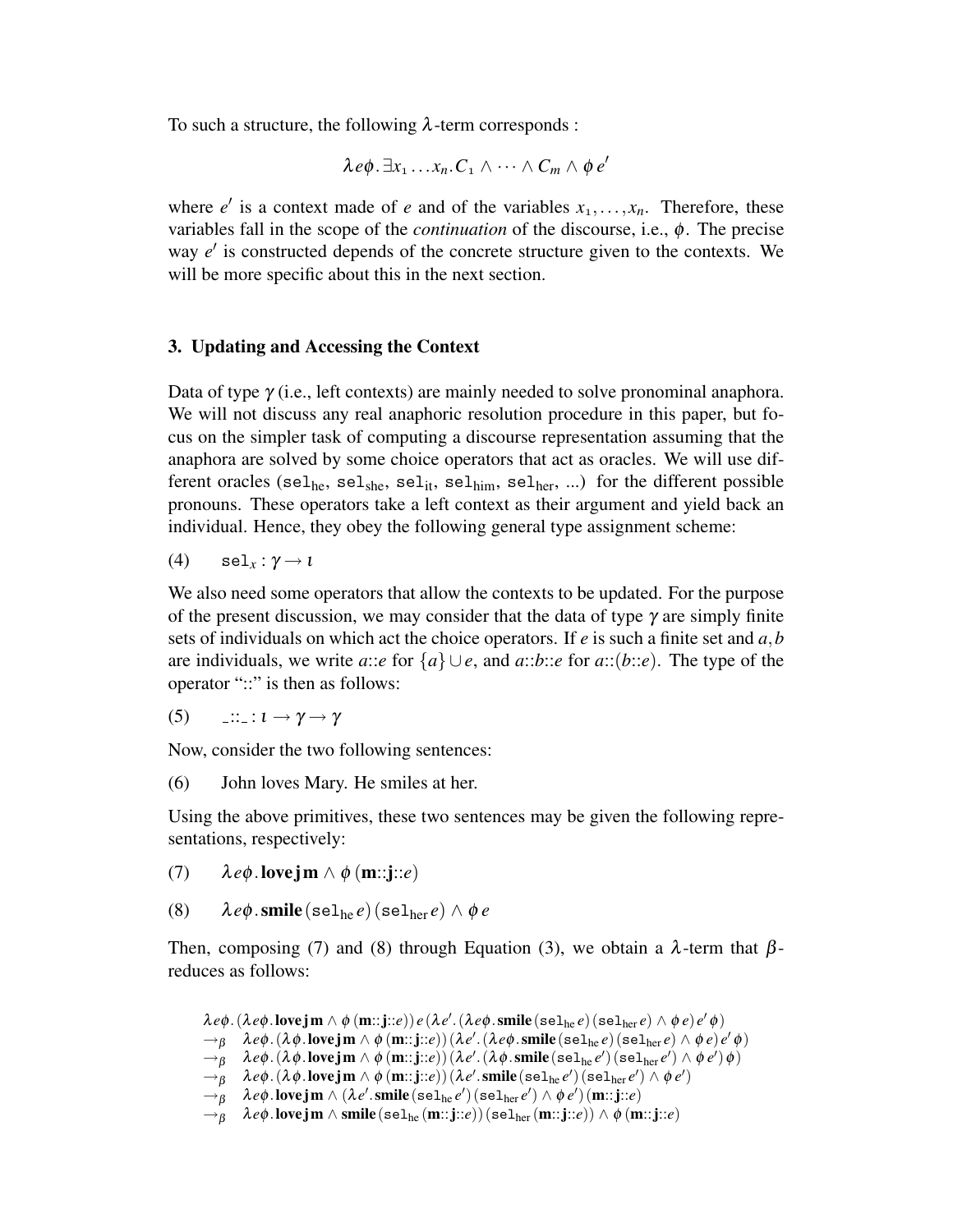Then, assuming that the choice operators make the correct predictions (which is only a matter of gender in the present case), we obtain the following semantic representation for (6):

 $\lambda e\phi$ .love jm  $\wedge$  smile jm  $\wedge \phi$  (m:: j::*e*)

It remains to explain how terms such as (7) or (8) are constructed from the lexical components of (6). Besides *s* and *t*, we consider two other atomic syntactic categories: *n* for nouns, and *np* for noun phrases. Then, we assign the following syntactic categories to the several components of  $(6)$ :  $4$ 

> John,Mary,he,her : *np* loves, smiles\_at :  $np \rightarrow np \rightarrow s$

The next step is to specify the semantic interpretation of *np*. In Montague semantics, noun phrases are interpreted as terms of type

(9)  $(t \rightarrow o) \rightarrow o$ .

In the present approach, the interpretation of a proposition depends upon a context. Consequently, let us parameterize the two occurrences of *o* in (9) with γ. This leads to the following semantic interpretation:

$$
(10) \quad [np] = (t \to \gamma \to o) \to \gamma \to o
$$

As we will see, the first occurrence of  $\gamma$  in (10) allows noun phrases such as *John* or *Mary* to update the current context, while the second occurrence of  $\gamma$  allows pronominal noun phrases such as *he* or *her* to access the current context. In fact, we will not discuss further Equation (10) because it is provisional.

We are now in a position of giving proper semantic interpretations to the different noun phrases occurring in  $(6)$ :

- (11)  $\llbracket \text{John} \rrbracket = \lambda \psi e. \psi \mathbf{j}(\mathbf{j}::e)$
- (12)  $\|\text{Mary}\| = \lambda \psi e \cdot \psi \mathbf{m}(\mathbf{m}:: e)$
- (13)  $[\text{he}] = \lambda \psi e \cdot \psi (\text{sel}_{\text{he}} e) e$ <br>(14)  $[\text{her}] = \lambda \psi e \cdot \psi (\text{sel}_{\text{her}} e)$
- $[\text{her}] = \lambda \psi e \cdot \psi (\text{sel}_{\text{her}} e) e$

It is not difficult to see that the right-hand sides of the above equations are  $\lambda$ -terms of the appropriate type, i.e,  $(\iota \rightarrow \gamma \rightarrow o) \rightarrow \gamma \rightarrow o$ .

The interpretations of the transitive verbs seem to be more involved because they must be of type  $\llbracket np \rrbracket \rightarrow \llbracket np \rrbracket \rightarrow \llbracket s \rrbracket$ . Nevertheless, mutatis mutandis, they fairly correspond to Montague usual interpretation. The values of  $\lceil \text{loves} \rceil$  and  $\lceil \text{smiles}_\text{at} \rceil \rceil$  are respectively as follows (assuming subject wide scope):

<sup>&</sup>lt;sup>4</sup>In order not to obfuscate the discussion with syntactic details, we give the syntactic categories without any feature such as *gender, number, case*, ... As for the non atomic categories, we only specify their functionality. It should be clear, however, that our approach is completely consistent with more realistic grammatical formalisms such as, among others, type logical grammars (Morrill 1994), multimodal grammars (Moortgat 1997), abstract categorial grammars (de Groote 2001a), lambda-grammars (Muskens 2001), or high-order categorial grammars (Pollard 2004).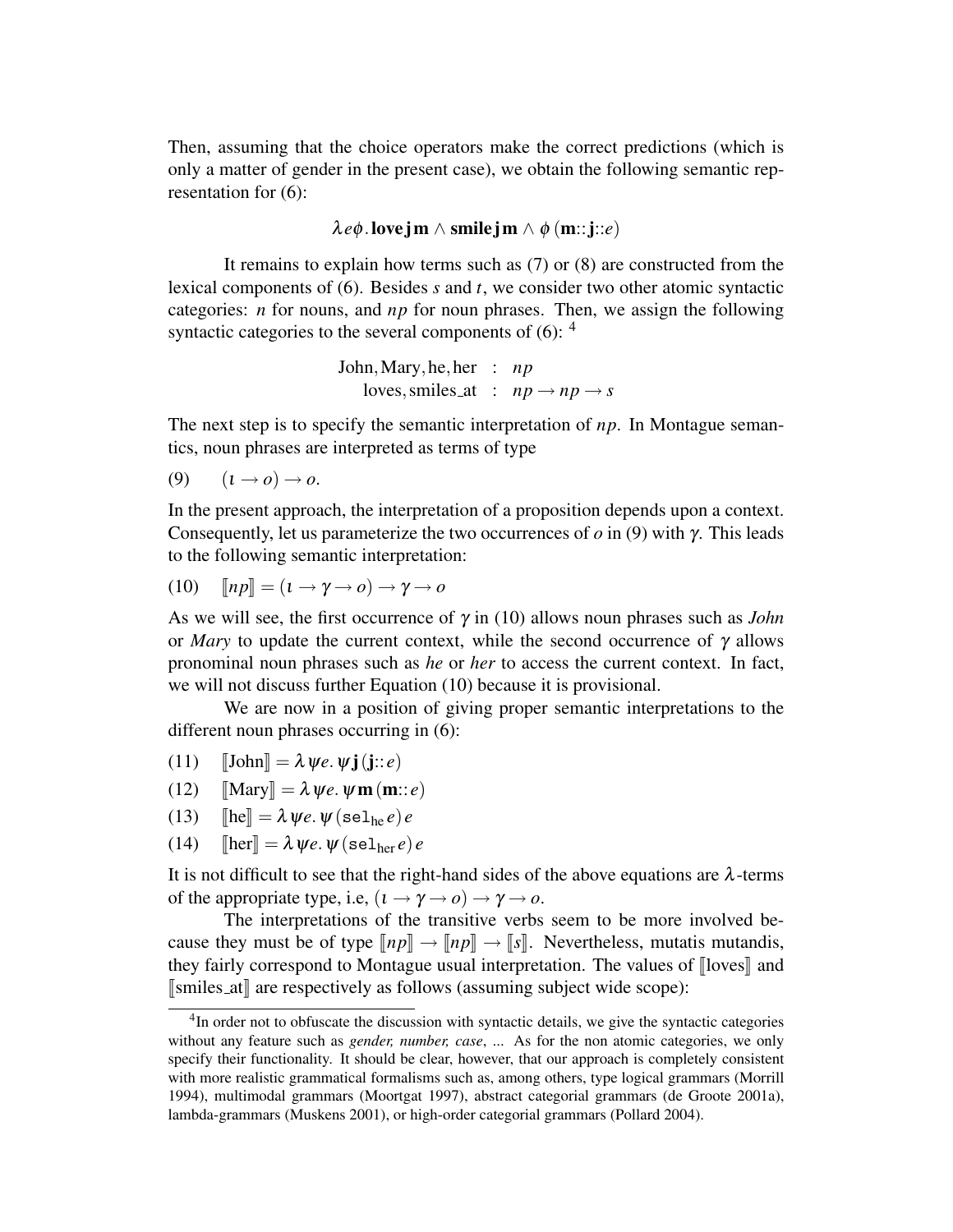- (15)  $[\text{loves}] = \lambda \, \text{ose}\phi \cdot s(\lambda \, \text{xe.}\,o(\lambda \, \text{ye.}\, \text{love} \, \text{xy} \wedge \phi \, e) e) e$ <br>(16)  $[\text{smiles\_at}] = \lambda \, \text{ose}\phi \cdot s(\lambda \, \text{xe.}\,o(\lambda \, \text{ye.}\, \text{smile} \, \text{xy} \wedge \phi \, e)$
- $[\text{smiles}_at] = \lambda ose\phi. s(\lambda xe. o(\lambda ye. \text{smile} xy \wedge \phi e)e)e$

Besides the parameters of type  $\gamma$ , the most significant difference with respect to Montague interpretation is the presence of the conjunct  $(\phi e)$ , which models the right context in which the sentence produced by the transitive verb occurs.

In order to see contexts at work, it is interesting to see how the meaning of the first sentence of (6) may be computed from the above semantic lexical entries:

 $\begin{bmatrix} \text{Iloves} \end{bmatrix} \begin{bmatrix} \text{Mary} \end{bmatrix} \begin{bmatrix} \text{John} \end{bmatrix} = (\lambda \, \text{ose} \phi \cdot s(\lambda \, \text{xe.} \, o(\lambda \, \text{ye.} \, \text{love} \, \text{xy} \wedge \phi \, e) \, e) \, e) \begin{bmatrix} \text{Mary} \end{bmatrix} \begin{bmatrix} \text{John} \end{bmatrix}$  $\rightarrow$ β ( $\lambda$ *se*φ.*s*( $\lambda$ *xe*. [Mary]( $\lambda$ *ye*. love *xy*  $\wedge$   $\phi$ *e*)*e*) [John]  $\rightarrow$ β  $\lambda$ *se* $\phi$ . [John] ( $\lambda$ *xe*. [Mary] ( $\lambda$ *ye*. love*xy*  $\wedge \phi$ *e*)*e*)*e*<br>=  $\lambda$ *se* $\phi$ . ( $\lambda$ *we*. w**i**(**i**::*e*)) ( $\lambda$ *xe*. [Mary] ( $\lambda$ *ye*. love*xy*  $\lambda$ *se* $\phi$ . ( $\lambda \psi e$ .  $\psi$ **j**(**j**::*e*)) ( $\lambda$ *xe*. Mary  $\ket{\lambda \psi}$ *e*. love *x*  $y \wedge \phi e$ )*e*)*e*  $\rightarrow$ <sup>*β*</sup>  $\lambda$ *se* $\phi$ .( $\lambda$ *e*.( $\lambda$ *xe*. [Mary][ $(\lambda$ *ye*.love*xy*  $\land$   $\phi$ *e*)*e*)**j**( $\mathbf{j}::e$ ))*e*  $\rightarrow_B \quad \lambda \text{se} \phi \cdot (\lambda \text{xe} \cdot \text{[Mary}] (\lambda \text{ye} \cdot \text{love} \text{xy} \wedge \phi \text{e}) \cdot \mathbf{e}) \cdot \mathbf{j}(\mathbf{j}::\mathbf{e})$  $\rightarrow_B$   $\lambda$ *se* $\phi$ . ( $\lambda e$ . Mary  $\left[ (\lambda ye.$  **love** j  $y \wedge \phi e$ )  $e$ ) (j:: *e*)  $\rightarrow$ β  $\lambda$ *se* $\phi$ . [Mary] (λ*ye*. **love** j *y* ∧  $\phi$  *e*) (j:: *e*)<br>=  $\lambda$ *se* $\phi$ . (λ*we*. wm (m:: *e*)) (λ*ye*. **love i** y /  $\lambda$ *se* $\phi$ . ( $\lambda \psi e$ *.*  $\psi$ **m**(**m**::*e*)) ( $\lambda \psi e$ *.* love j  $\psi \wedge \phi e$ ) (j::*e*)  $\rightarrow$ <sup>*B*</sup>  $\lambda$ *se* $\phi$ .( $\lambda$ *e*.( $\lambda$ *ye*.love**j**y  $\wedge$   $\phi$ *e*)**m**(**m**::*e*))(**j**::*e*)  $\rightarrow_B \quad \lambda \text{se} \phi \cdot (\lambda \text{ye}.\text{lovejy} \wedge \phi \text{e}) \mathbf{m}(\mathbf{m}::\mathbf{j}::\mathbf{e})$ →<sup>β</sup> λ*se*φ.(λ*e*.love jm ∧ φ *e*) (m::j::*e*)  $\rightarrow_B \quad \lambda \text{se} \phi$ .love jm  $\wedge \phi$  (m:: j::*e*)

Other interesting examples are provided by quantified noun phrases as in the following example:

(17) Every man loves a woman.

The syntactic categories of the new lexical items are as follows:

$$
\begin{array}{rcl}\n\text{man, woman} & : & n \\
\text{every, a} & : & n \rightarrow np\n\end{array}
$$

We keep Montague's interpretation of nouns as properties:

 $\llbracket n \rrbracket = \mathbf{1} \rightarrow \mathbf{0},$ 

which induces the following simple semantic translations:

(19)  $\text{[man]} = \lambda x \cdot \text{man} x$ <br>(20)  $\text{[woman]} = \lambda x \cdot \text{won}$ 

 $\llbracket$ woman $\rrbracket = \lambda x$ .woman*x* 

The determiners must be interpreted as  $\lambda$ -terms of type  $\llbracket n \rrbracket \rightarrow \llbracket np \rrbracket$ , which is spelled out as follows:

$$
(\iota \to o) \to (\iota \to \gamma \to o) \to \gamma \to o.
$$

Quantified noun phrases should be allowed to update the current context. This explains the following interpretations of the quantifiers:

- (21)  $\llbracket \mathbf{a} \rrbracket = \lambda n \mathbf{w} e \exists x . n x \wedge \mathbf{w} x (x :: e)$
- (22)  $[\text{every}] = \lambda n \psi e \cdot \forall x. n x \supset \psi x (x : : e)$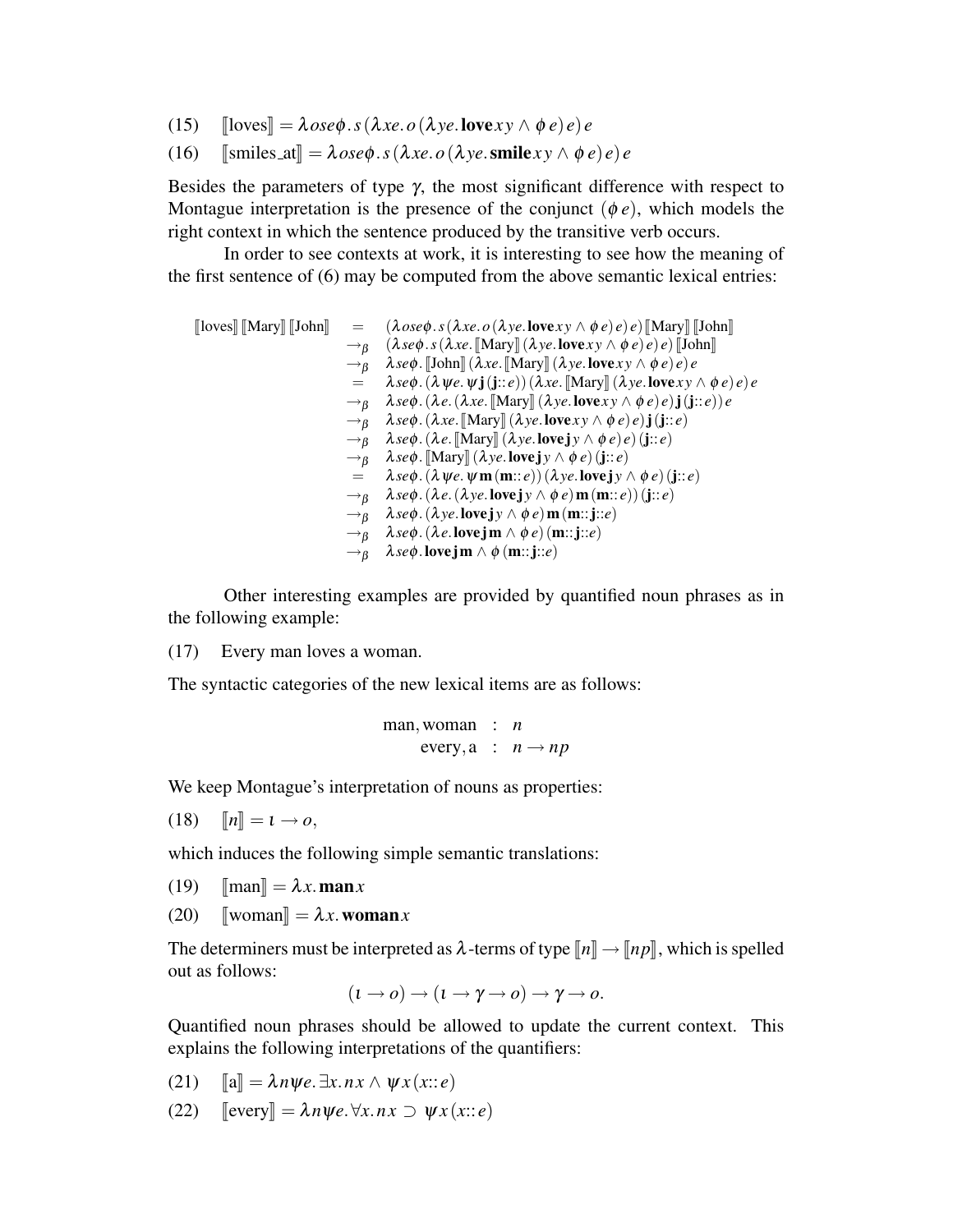Again, up to the management of contexts, the above interpretations correspond fairly to Montague's standard interpretations. Then, the semantic representation of (17) may be computed by reducing the  $\lambda$ -term

(23)  $[\text{love}]([\text{a}^2][\text{woman}])([\text{every}^1][\text{man}])$ 

which yields the following result:

(24)  $\lambda e\phi \cdot \forall x. \text{man } x \supset (\exists y. \text{woman } y \wedge \text{love} xy \wedge \phi(y::x::e))$ 

#### 4. Systematizing the Approach

The few examples given in the previous section demonstrate the way our approach, based on Equation (1), allows Montague semantics to be provided with a notion of context. Nevertheless, some of the semantic interpretations we propose presents several limitations.

A first defect, due to Equation (10), concerns the scope of the variables introduced by the quantified noun phrases. In Kamp's DRT, there are accessibility constraints that restrict the scope of the reference markers occurring in a DRS. This allows some problematic anaphoric links to be ruled out. For instance, it is not possible to process the following discourse:

(25) Every man loves a woman. ?He smiles at her.

Indeed, the reference markers corresponding to the noun phrases *every man* and *a woman* are not available when processing the second sentence. Our approach should reflect properly such accessibility constraints. Unfortunately, this is not the case with the semantic interpretation given so far to the determiner *every*. This appears in (24) where the conjunct  $\phi$  (*y*::*x*::*e*), which corresponds to the right context of the sentence, falls in the scope of both quantifiers. This would allow (25) to be processed in a completely unsatisfactory way.

Another defect concerns the interpretation of nouns as properties. This is certainly fine for simple nouns such as *man* or *woman*, but cannot work for more complex expressions such as *man who loves a woman*. Expressions of this kind, which belong to category *n*, possibly include noun phrases or sentences as subcomponents. Therefore, processing a noun possibly appeals to the processing of noun phrases and sentences. Now, when processing noun phrases and sentences, one should be able to access contexts. Consequently, when processing a noun, one should also be able to access contexts. This implies that the interpretation of a noun should include somehow parameters of type γ.

In order to solve these problems, let us go back to Montague's original interpretations of the syntactic categories:

- $(26)$   $\|s\| = 0$
- $(27)$   $\|n\| = 1 \rightarrow o$
- $(28)$   $\ln p \equiv (1 \rightarrow o) \rightarrow o$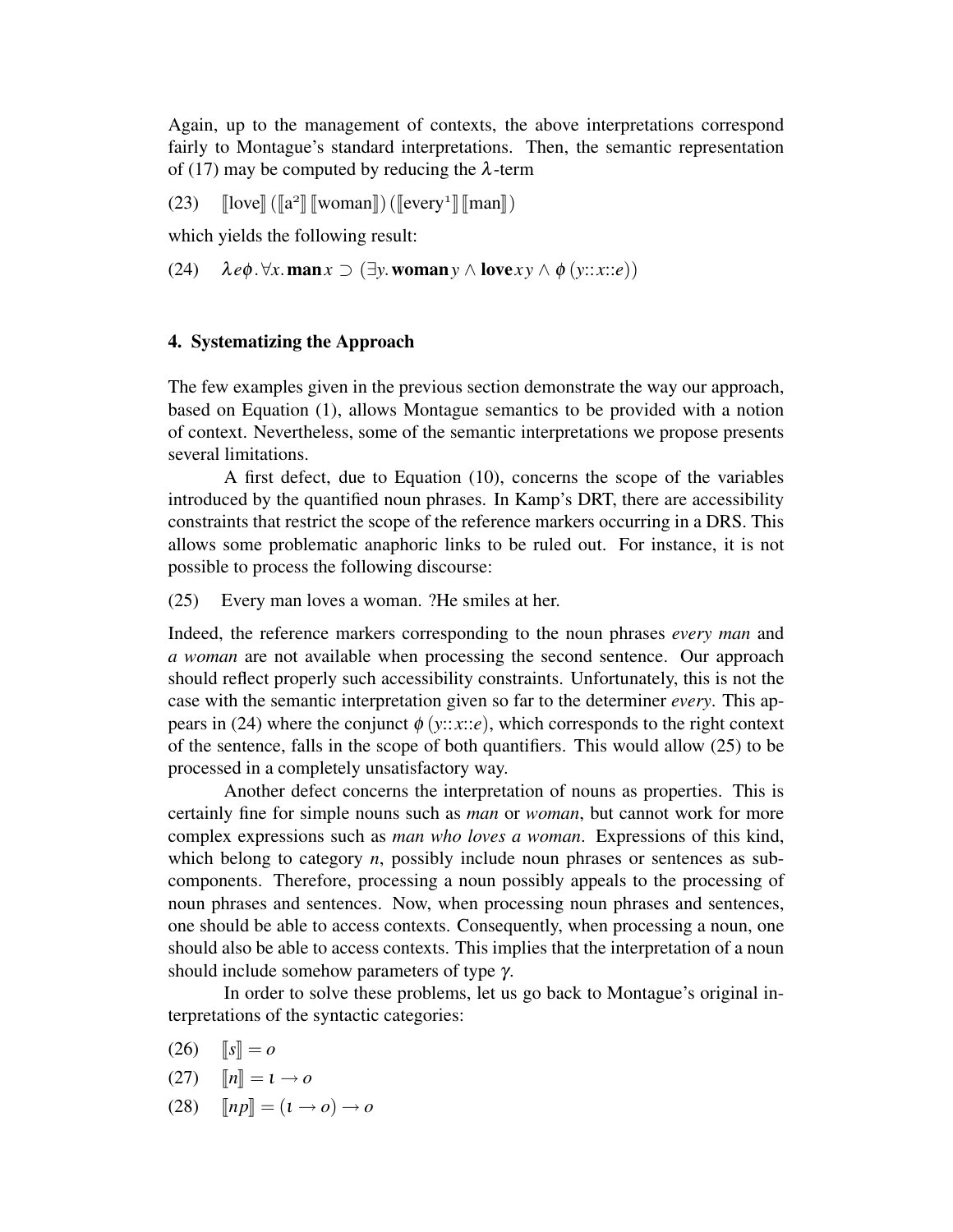These equations may be rephrased as follows:

- $(29)$   $\|s\| = 0$
- (30)  $\llbracket n \rrbracket = t \rightarrow \llbracket s \rrbracket$ <br>(31)  $\llbracket np \rrbracket = (t \rightarrow \mathbb{I})$
- $\llbracket np \rrbracket = (i \rightarrow \llbracket s \rrbracket) \rightarrow \llbracket s \rrbracket$

Now, in order to be completely consistent with our analysis of Section 2, we must replace Equation (29) with Equation (1), and propagate this change in both Equations (30) and (31). This yields the following interpretations of *n* and *np*:

- (32)  $\llbracket n \rrbracket = \iota \rightarrow \gamma \rightarrow (\gamma \rightarrow o) \rightarrow o$ <br>(33)  $\llbracket n p \rrbracket = (\iota \rightarrow \gamma \rightarrow (\gamma \rightarrow o) \rightarrow$
- $\llbracket np \rrbracket = (1 \rightarrow \gamma \rightarrow (\gamma \rightarrow o) \rightarrow o) \rightarrow \gamma \rightarrow (\gamma \rightarrow o) \rightarrow o$

Although these two equations have been obtained in a systematic way, we must justify them on some intuitive ground because they appear to be rather complex. Nevertheless, we claim that they are not counterintuitive.

As we said, the interpretation of a noun possibly depends on the current context. A natural way of implementing this dependency is to abstract our notion of context (made of both a left and a right context) over the usual interpretation of a noun. This would yield  $\gamma \rightarrow (\gamma \rightarrow o) \rightarrow \iota \rightarrow o$  as the interpretation of *n*, which is indeed isomorphic to (32).

As for the noun phrases, Equation (10) has been obtained by parameterizing with  $\gamma$  both occurrences of  $\sigma$  in Montague's type  $(1 \rightarrow \sigma) \rightarrow \sigma$ . By doing so, we went halfway to providing *np* with its proper interpretation. There is indeed no reason for giving a greater place to the left contexts than to the right ones. Consequently, we should also have parameterized the interpretation of  $np$  with  $\gamma \rightarrow o$ , which is the type of the right contexts. Doing so, we obtain (33) as an interpretation. This explanation is maybe too technical to be completely satisfactory. Therefore, let us see how Equation (31) sheds some light on Equation (33). By interpreting a noun phrase as a term of type  $(1 \rightarrow o) \rightarrow o$ , Montague identifies an entity with the set of all its properties. This relies on Leibniz's principle which says that two entities are equal if there is no property that allows ones to discriminate one from the other. In Montague's case, a property (i.e., a term of type  $1 \rightarrow o$ ) may be seen as the interpretation of a sentence with a "hole" of type ι. In our case, a term of type  $\iota \rightarrow \llbracket s \rrbracket$  may be seen as the interpretation of a complete discourse with a "hole" of type ι. Let us call such a term a semantic context. Then, what Equation (31) says is that we consider two noun phrases as semantically equivalent if there is no semantic context that allows ones to distinguish one from the other. Of course, as in Montague's case, this also allows for the interpretations of noun phrases that do not correspond to any entity, such as *nobody*.

Let us see now how Equations (32) and (33) affect the semantic interpretations given in Section 3.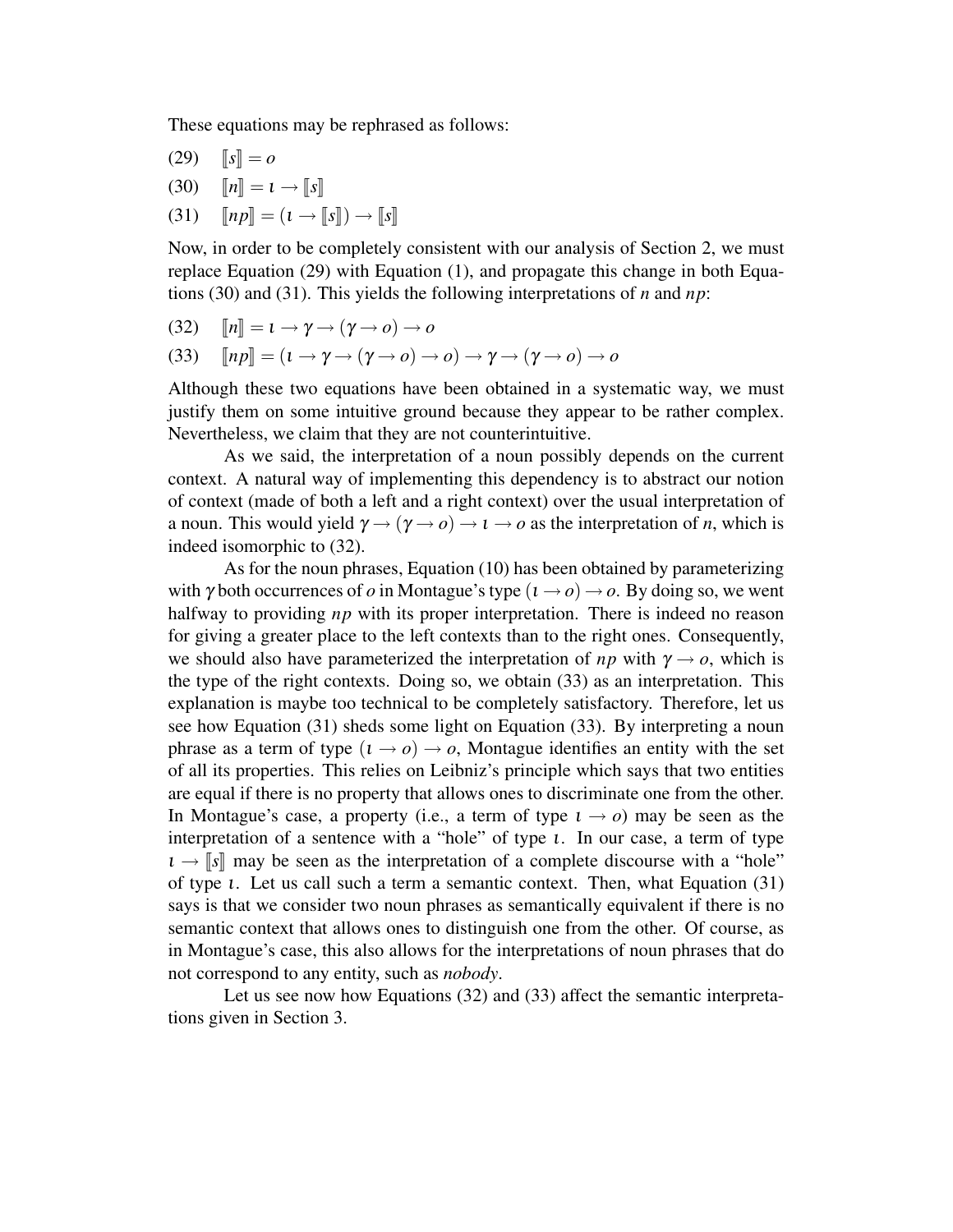#### *4.1. Nouns*

The interpretation of a noun such as *man* should be a  $\lambda$ -term of type (32), i.e.,

$$
\iota \to \gamma \mathbin{\rightarrow} (\gamma \mathbin{\rightarrow} o) \mathbin{\rightarrow} o
$$

Consequently, it takes three parameters of types *i*,  $\gamma$ , and  $\gamma \rightarrow o$ , respectively. Then, assuming that the main mode of semantic composition is conjunctive, we obtain the following interpretation:

(34) 
$$
[\text{man}] = \lambda x e \phi \cdot \text{man} x \wedge \phi e
$$

## *4.2. Noun Phrases*

The interpretation of a noun phrase such as *Mary*, which must be of type (33), is adapted as follows:

(35) 
$$
[\![\text{Mary}]\!] = \lambda \psi e \phi \cdot \psi \mathbf{m} e (\lambda e \cdot \phi (\mathbf{m} :: e))
$$

The first parameter,  $\psi$ , is of type  $\iota \to \llbracket s \rrbracket$ . It needs three arguments of type  $\iota$ ,  $\gamma$ , and  $\gamma \rightarrow o$ , respectively. The first argument must be an individual, in this case **m**. The second argument corresponds to the current left context, namely, *e*. The third argument (i.e.,  $\lambda e \phi$  (**m**:: *e*)) corresponds to a new right context made of the current right context  $(\phi)$  together with an updating of the current left context.

As for the interpretation of a pronominal noun phrase such as *he*, it is straightforward:

(36) 
$$
[\text{he}] = \lambda \psi e \phi \cdot \psi (\text{sel}_{he} e) e \phi
$$

## *4.3. Transitive Verbs*

The interpretation of a transitive verb such as *love* must obey the following type:

 $(37)$   $\llbracket np \rrbracket \rightarrow \llbracket np \rrbracket \rightarrow \llbracket s \rrbracket$ 

By unfolding completely the definitions of  $\llbracket np \rrbracket$  and  $\llbracket s \rrbracket$  in (37), one would obtain a quite complex type scheme. There is no reason, however, for doing so. In order to understand the interpretations of the transitive verbs, we first unfold partially the two occurrences of  $[np]$ :

$$
(38) \quad ((\iota \to \llbracket s \rrbracket) \to \llbracket s \rrbracket) \to ((\iota \to \llbracket s \rrbracket) \to \llbracket s \rrbracket) \to \llbracket s \rrbracket)
$$

then, we unfold the first occurrence of  $\|s\|$ :

(39) 
$$
((\iota \to \gamma \to (\gamma \to o) \to o) \to [\![s]\!]) \to ((\iota \to [\![s]\!]) \to [\![s]\!]) \to [\![s]\!])
$$

This explains the following interpretation, which remains quite close to Montague's one:

(40) 
$$
[\text{love}] = \lambda \, os.s(\lambda x. o(\lambda y e \phi. \text{love} xy \land \phi e))
$$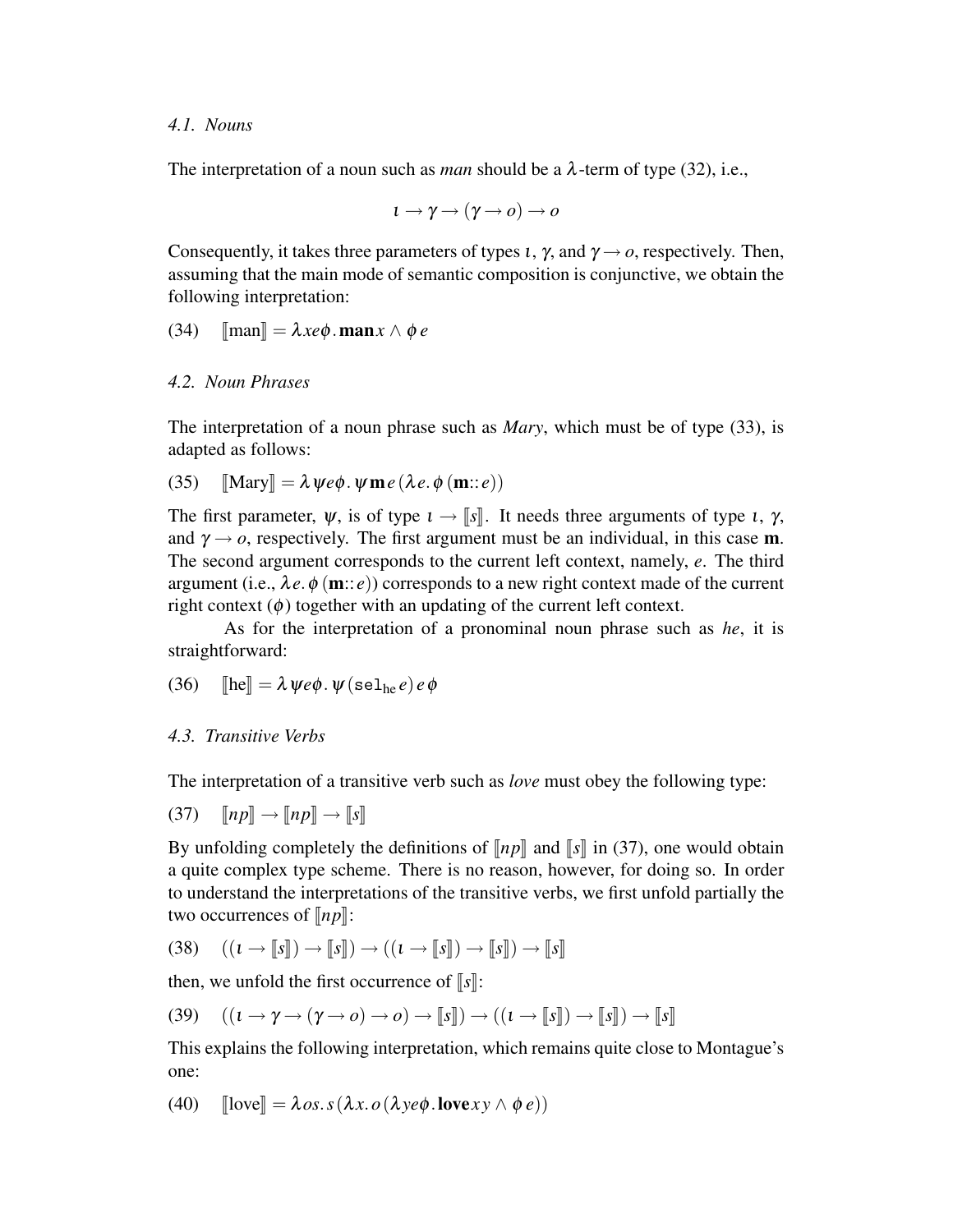The interpretations of the determiners are more interesting. They must be of type

$$
(41) \t[[n]] \to [[np]]
$$

which partially unfolds as:

(42) 
$$
\llbracket n \rrbracket \rightarrow (i \rightarrow \llbracket s \rrbracket) \rightarrow \gamma \rightarrow (\gamma \rightarrow o) \rightarrow o
$$

Consequently, they have four parameters of types  $\llbracket n \rrbracket$ ,  $\iota \to \llbracket s \rrbracket$ ,  $\gamma$ , and  $\gamma \to o$ , respectively. The interpretation of the existential determiner is as follows:

(43) 
$$
\llbracket a \rrbracket = \lambda n \psi e \phi \cdot \exists x. n x e (\lambda e. \psi x (x : e) \phi)
$$

The first parameter, which is of type  $\llbracket n \rrbracket$  is the head of the interpretation. It needs three arguments: an individual, which is the logical variable introduced by the existential quantifier, a left context, which is the current left context (*e*), and finally its right context, which is expressed as  $(\lambda e. \psi x(x))$ ;  $e)$   $\phi$ ). Using (34) and (43), it is not difficult to see that the interpretation of a noun phrase such as *a man* reduces to:

(44) 
$$
\lambda \psi e \phi \cdot \exists x. \max \wedge \psi x (x : e) \phi
$$

It is important to note that the conjunction occurring in this term does not come from the interpretation of the determiner but from the interpretation of the noun.

Finally, the interpretation of the universal quantifier *every* is as follows:

(45) 
$$
\llbracket \text{every} \rrbracket = \lambda n \psi e \phi \cdot (\forall x. \neg(n \, x \, e \, (\lambda \, e \, \neg(\psi \, x \, (x \colon e) \, (\lambda \, e \, \top)))) \land \phi \, e
$$

Remark the use of negation in order to turn the conjunction that is implicitly contained in *n* into an implication.<sup>5</sup> Remark also that the right context given to  $\psi$  is not the current right context but an empty right context ( $\lambda e$ . T). This allows DRT accessibility constraints to be satisfied by limiting the scope of the universal quantification.

## *4.5. Relative Pronouns*

The case of the relative pronouns is also interesting. A relative pronoun such as *who* must be of type:

$$
(46)\quad ([\![np]\!] \to [\![s]\!]) \to [\![n]\!] \to [\![n]\!]
$$

This type may be partially unfolded as follows:

(47) 
$$
(\llbracket np \rrbracket \rightarrow \llbracket s \rrbracket) \rightarrow \llbracket n \rrbracket \rightarrow \mathbf{1} \rightarrow \mathbf{1} \rightarrow \mathbf{1} \rightarrow (\mathbf{1} \rightarrow o) \rightarrow o
$$

The first parameter, which is of type ( $\llbracket np \rrbracket \rightarrow \llbracket s \rrbracket$ , corresponds to the relative clause, and the second parameter, of type  $\llbracket n \rrbracket$ , corresponds to the antecedent of the relative

 $5$ This use of negation together with de Morgan's laws seems to indicate that our approach is tied to classical logic. It is actually not the case because the way we use negation respects intuitionistic polarity constraints. Therefore, in a intuitionistic setting,  $\neg$  may be considered as a polarity switching operator.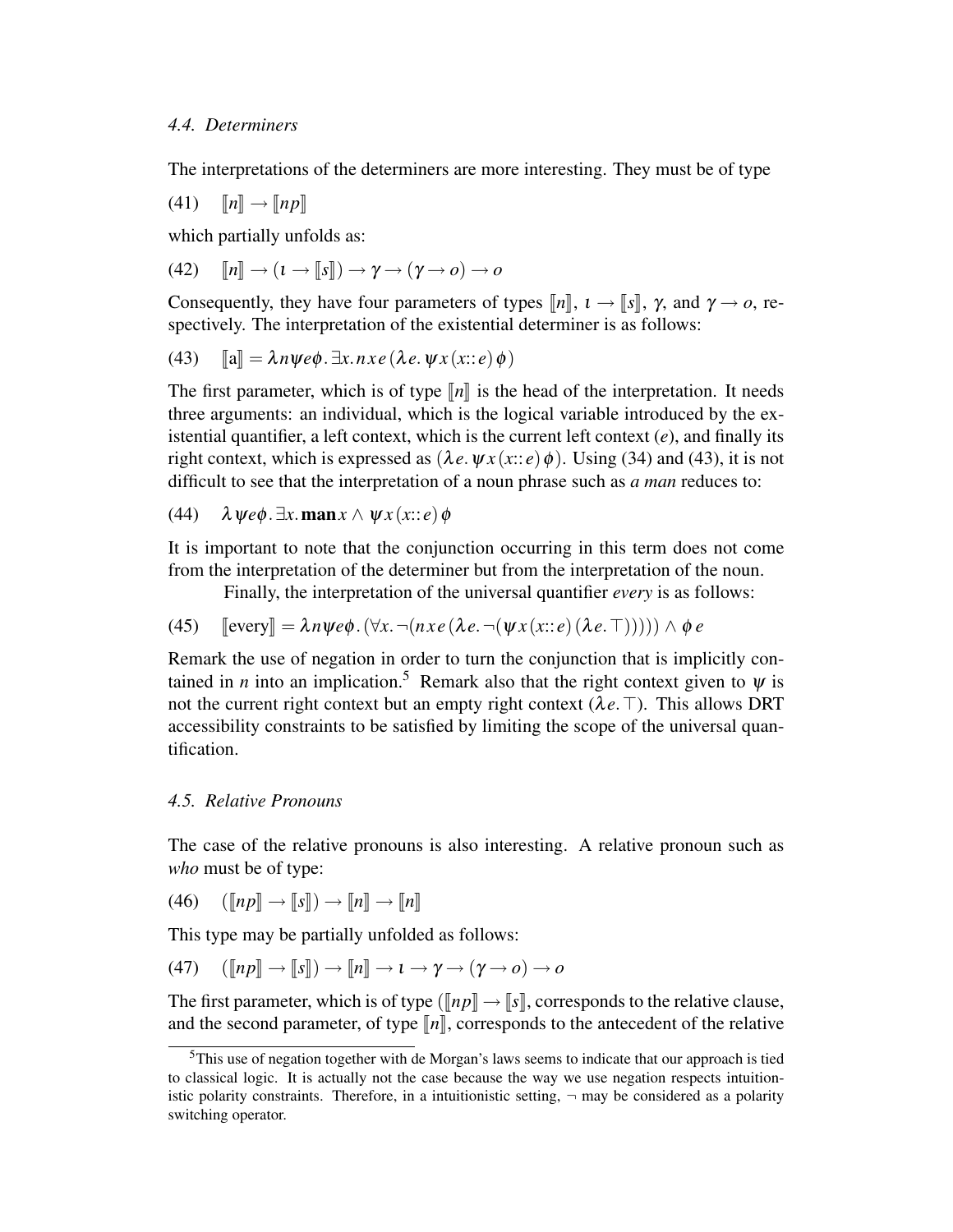pronoun. The other parameters come from the unfolding of the second occurrence of  $\ln \ln (46)$ . They corresponds respectively to the individual to which the resulting semantic property applies, to the current left context, and to the continuation of the discourse. This leads to the following interpretation:

(48) 
$$
[\![\text{who}]\!] = \lambda \operatorname{rnxe} \phi \cdot \operatorname{nx} e (\lambda e \cdot r (\lambda \psi \cdot \psi x) e \phi)
$$

The head of this interpretation is *n*, the antecedent of the relative pronoun. It must be given three arguments: the individual  $x$ , its left context (i.e.,  $e$ ), and its right context. Now, the right context of *n* must be made of the relative clause, namely, *r*. In turn, *r* must be given three arguments: the individual  $x$  in its type-raised form (i.e.,  $\lambda \psi$ .  $\psi$ *x*), its left context, and its right context. This explains the form of subterm  $\lambda e \cdot r(\lambda \psi \cdot \psi x) e \phi$ .

## 5. A toy Example

As a final example, we do not resist to consider Geach's famous donkey sentence (Geach 1962):

(49) Every farmer who owns a donkey beats it.

It is well known that such a sentence is quite a puzzle:

- There is a pronominal anaphora to be solved. This anaphora has the same complexity as an intersentential anaphora because the antecedent of the pronoun occurs in the relative clause.
- The existential quantification occurring in the relative clause must extend its scope over the complete sentence. Consequently, it must be semantically interpreted as a universal quantification.
- In order to respect DRT accessibility constraints, the reference markers corresponding to *every farmer* and to *a donkey* should not be available for further processing.

The following toy grammar, whose entries are consistent with Section 4, will allow  $(49)$  to be processed.

| expression | category                                         | interpretation                                                                                                     |
|------------|--------------------------------------------------|--------------------------------------------------------------------------------------------------------------------|
| farmer     | n                                                | $\lambda x e \phi$ . farmer $x \wedge \phi e$                                                                      |
| donkey     | n                                                | $\lambda x e \phi$ . donkey $x \wedge \phi e$                                                                      |
| owns       | $np \rightarrow np \rightarrow s$                | $\lambda$ os.s( $\lambda x.$ o( $\lambda y e \phi$ .own $xy \wedge \phi e$ ))                                      |
| beats      | $np \rightarrow np \rightarrow s$                | $\lambda$ os.s( $\lambda x.$ o( $\lambda y e \phi$ .beatx $y \wedge \phi e$ ))                                     |
| who        | $(np \rightarrow s) \rightarrow n \rightarrow n$ | $\lambda$ <i>rnxe</i> $\phi$ . <i>nxe</i> ( $\lambda e$ . <i>r</i> ( $\lambda \psi$ . $\psi x$ ) <i>e</i> $\phi$ ) |
| a          | $n \rightarrow np$                               | $\lambda n \psi e \phi$ . $\exists x. n x e (\lambda e. \psi x(x): e) \phi$                                        |
| every      | $n \rightarrow np$                               | $\lambda n \psi e \phi$ . $(\forall x. \neg(n x e (\lambda e. \neg(\psi x(x:: e)(\lambda e. \top)))) \land \phi e$ |
| it         | np                                               | $\lambda \psi e \phi \cdot \psi$ (sel <sub>it</sub> e) $e \phi$                                                    |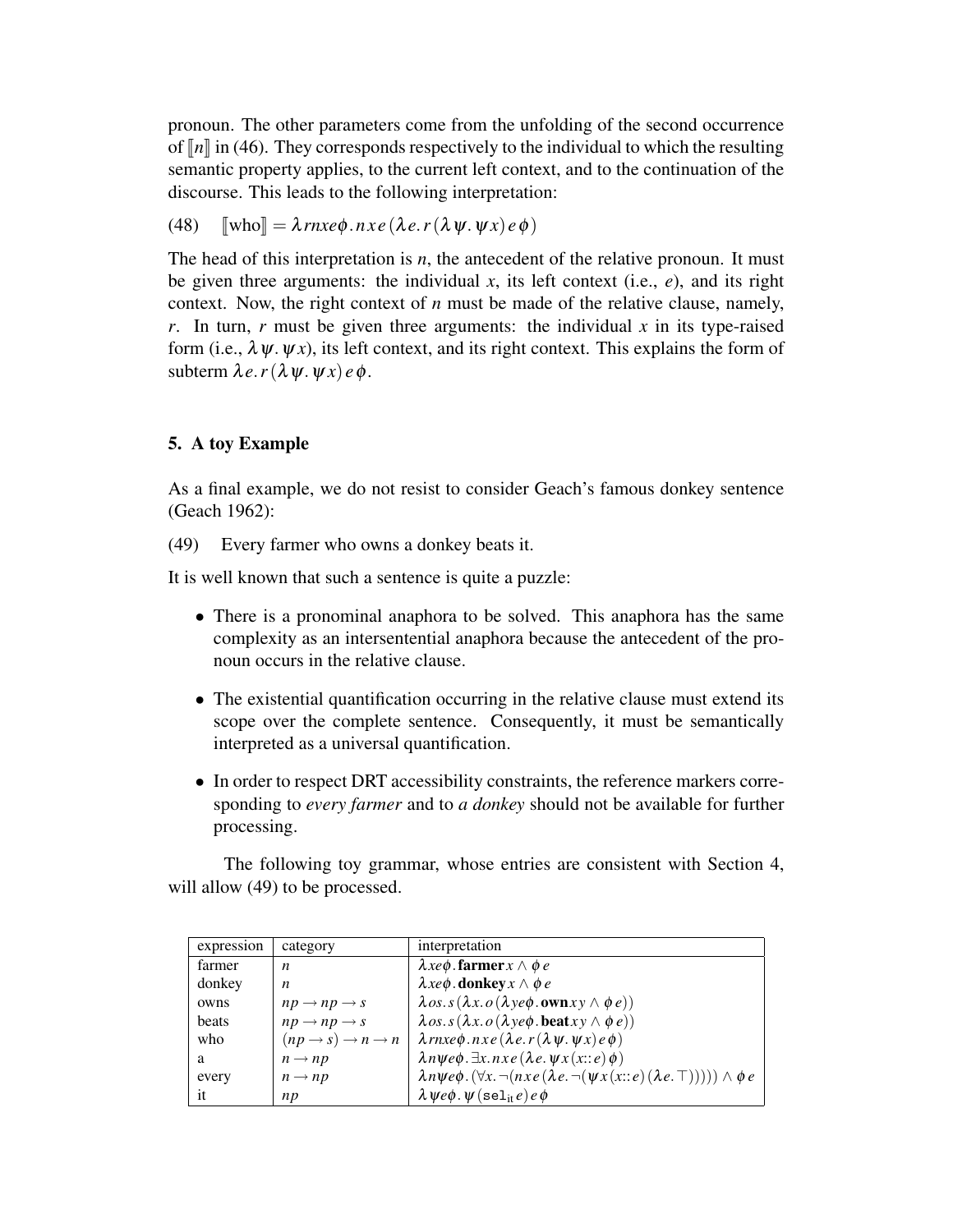Let us assume that some syntactic processing of (49) yields the following parse tree:



Then, the semantic representation of (49) may be computed by reducing the following λ-term:

(50)  $\left[\text{beats}\right]\left[\text{lit}\right]$  ( $\left[\text{every}\right]$  ( $\left[\text{who}\right]$  ( $\left[\text{owns}\right]$   $\left[\text{donkey}\right]$ ))  $\left[\text{famer}\right]$ ))

Let us start by computing the meaning of the noun phrase *a donkey*.

```
[a] [donkey]<br>= (\lambda n \mathbf{W}(\lambda n \psi e \phi \cdot \exists y. n y e (\lambda e. \psi y(y)) [donkey]
       \lambda \psi e \phi \cdot \exists y. \llbracket \text{donkey} \rrbracket y e (\lambda e. \psi y(y:: e) \phi)\lambda \psi e \phi. \exists y. (\lambda x e \phi. donkey x \wedge \phi e) y e (\lambda e. \psi y (y:: e)\phi)
→β λψeφ.∃y.(λeφ.donkeyy ∧ φ e)e (λe.ψ y (y:: e)φ)
→β λψeφ.∃y.(λ φ.donkeyy ∧ φ e) (λe.ψ y (y:: e)φ)
\rightarrow<sup>g</sup> \lambda \psi e \phi. \exists y. donkey y \wedge (\lambda e \psi y)(y:: e) \phi) e
→β λψeφ.∃y.donkeyy ∧ ψ y (y:: e)φ
```
At this point, it is already the case that the variable introduced by the existential quantifier has been made available in the context of the continuation. Remark, however, that the above  $\lambda$ -term is closed because the continuation falls into the scope of the existential quantifier.

We proceed with the verb phrase *owns a donkey*.

 $[\text{own}][\text{all}][\text{donkey}])$ <br>=  $(\lambda \text{os. s}(\lambda x. \text{o}(\lambda$ 

=  $(\lambda \circ s.s(\lambda x.\circ(\lambda y e\phi.\text{own} xy \wedge \phi e))) ([a] [[donkey]])$ <br>  $\rightarrow_B \lambda s.s(\lambda x. [[a] [[donkey]](\lambda y e\phi.\text{own} xy \wedge \phi e)))$ 

```
\rightarrowβ \lambdas.s(λx. [[a] [donkey] (λyeφ.ownxy ∧ φe))<br>= \lambdas.s(λx. (λweφ. ∃v. donkey γ ∧ w y(y::e) φ)
```

```
\lambdas.s(\lambdax.(\lambdaψeφ. \existsy. donkeyy \wedge \psiy(y::e)\phi)(\lambdaye\phi.ownxy \wedge \phie))
```

```
\rightarrow<sup>8</sup> \lambdas.s(\lambdaxe\phi. \existsy. donkey \gamma \land (\lambdaye\phi. ownx \gamma \land \phie)y(y::e)\phi)
```

```
→β λs.s(λxeφ.∃y.donkeyy ∧ (λeφ.ownx y ∧ φ e) (y:: e)φ)
```

```
\rightarrow<sup>β</sup> \lambdas.s(\lambdaxe\phi. \existsy. donkey y \land (\lambda\phi. ownxy \land \phi (y::e))\phi)
```

```
\rightarrow<sup>β</sup> \lambdas.s(\lambdaxeφ. \existsy. donkey y \wedge ownxy \wedge \phi (y::e))
```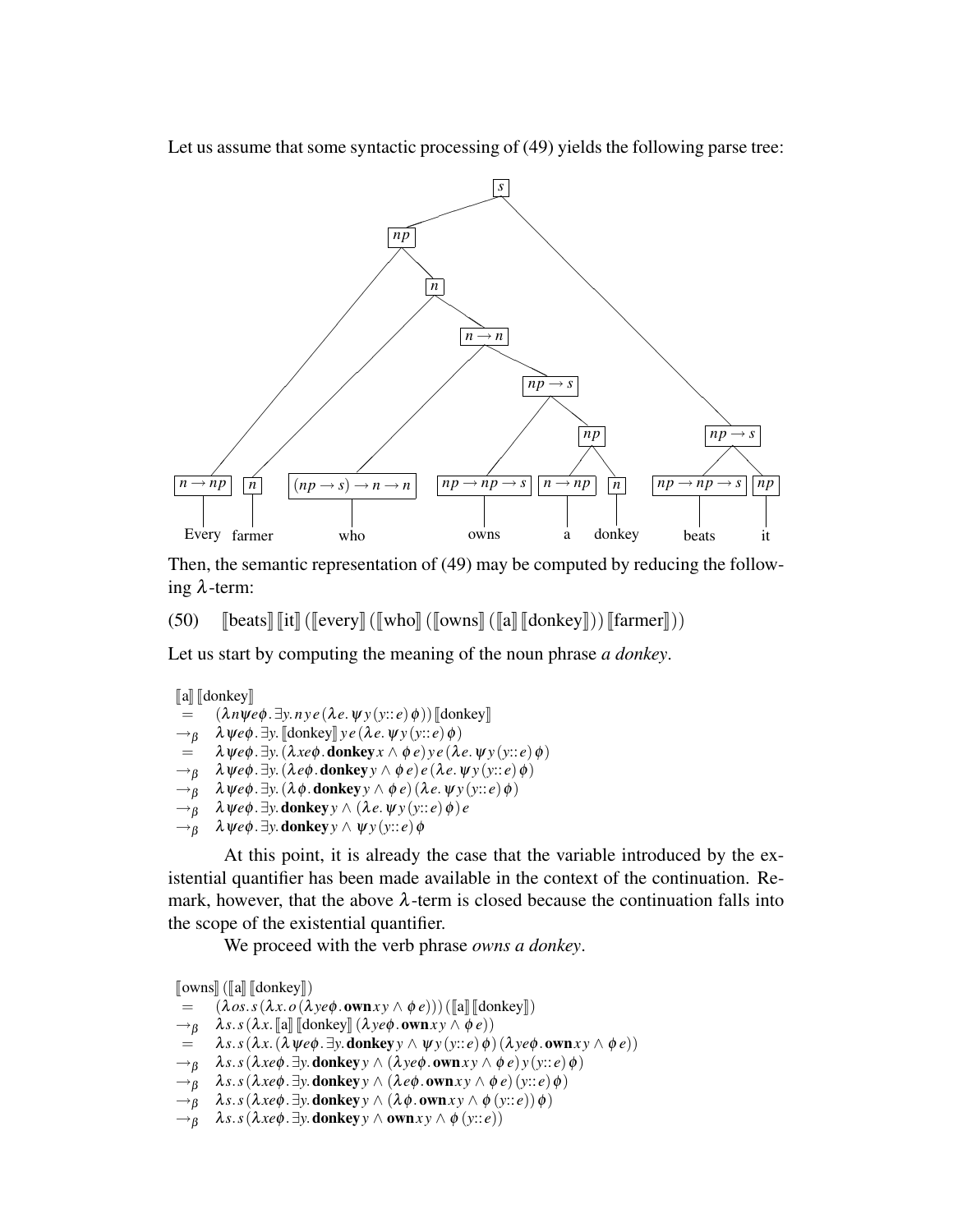The resulting  $\lambda$ -term expresses the meaning of the body of the relative clause *who owns a donkey*. It must be passed as an argument to the meaning of *who* in order to get the meaning of the relative clause.

```
\lceil \text{who} \rceil (\lceil \text{owns} \rceil (\lceil \text{ad} \rceil \lceil \text{donkey} \rceil))
```
- $(\lambda$ *rnxe* $\phi$ *.nxe*( $\lambda e$ *.r*( $\lambda \psi$ *.* $\psi$ *x*)*e* $\phi$ ))([[owns][([a] [[donkey]]))
- $\rightarrow$ β λ*nxe*φ.*nxe* (λe. [owns]] ([a] [donkey]) (λψ.ψ*x*) *e*φ)<br>= λ*nxeφ.nxe* (λe. (λs. s (λxeφ. ∃y. **donkey** γ ∧ **own** x y.
- = λ*nxe*φ.*n x e* (λ*e*.(λ*s*.*s*(λ*xe*φ.∃*y*.donkey*y* ∧ own*x y* ∧ φ (*y*:: *e*))) (λψ.ψ *x*)*e*φ)
- →<sup>β</sup> λ*nxe*φ.*n x e* (λ*e*.(λψ.ψ *x*) (λ*xe*φ.∃*y*.donkey*y* ∧ own*x y* ∧ φ (*y*:: *e*))*e*φ)
- →<sup>β</sup> λ*nxe*φ.*n x e* (λ*e*.(λ*xe*φ.∃*y*.donkey*y* ∧ own*x y* ∧ φ (*y*:: *e*))*x e*φ)
- →<sup>β</sup> λ*nxe*φ.*n x e* (λ*e*.(λ*e*φ.∃*y*.donkey*y* ∧ own*x y* ∧ φ (*y*:: *e*))*e*φ)
- →<sup>β</sup> λ*nxe*φ.*n x e* (λ*e*.(λ φ.∃*y*.donkey*y* ∧ own*x y* ∧ φ (*y*:: *e*))φ)
- $\rightarrow$ <sup>*8*</sup>  $\lambda$ *nxe* $\phi$ *.nxe* ( $\lambda e$ *.* $\exists$ *y*. **donkey**  $\gamma$   $\land$  **own***x*  $\gamma$   $\land$   $\phi$  ( $\gamma$ *::e*))

We may now apply the above  $\lambda$ -term to  $\llbracket$  farmer $\rrbracket$  in order to get the meaning of *farmer who owns a donkey*.

```
\begin{bmatrix} \mathbb{W} & \mathbb{W} & \mathbb{W} \\ \mathbb{W} & \mathbb{W} & \mathbb{W} \end{bmatrix} \begin{bmatrix} \mathbb{W} & \mathbb{W} \\ \mathbb{W} & \mathbb{W} & \mathbb{W} \end{bmatrix} \begin{bmatrix} \mathbb{W} & \mathbb{W} \\ \mathbb{W} & \mathbb{W} & \mathbb{W} \end{bmatrix} \begin{bmatrix} \mathbb{W} & \mathbb{W} & \mathbb{W} \\ \mathbb{W} & \mathbb{W} & \mathbb{W} & \mathbb{W} \end{bmatrix} = (\lambda n \mathbf{e} \mathbf{e
```
- $(\lambda nxe\phi \cdot nxe(\lambda e.\exists y.\mathbf{donkey}\,y \wedge \mathbf{own} xy \wedge \phi (y::e)))$  [farmer]
- $\rightarrow$ β  $\lambda x e \phi$ . [farmer]]  $xe (\lambda e. \exists y.$  **donkey**  $y \wedge \textbf{own} xy \wedge \phi(y; : e)$ )<br>=  $\lambda x e \phi$ . ( $\lambda x e \phi$ . farmer  $x \wedge \phi e$ )  $x e (\lambda e. \exists y.$  **donkey**  $y \wedge \textbf{own} y$
- $\lambda x e \phi$ . ( $\lambda x e \phi$ . farmer  $x \wedge \phi e$ ) $x e$  ( $\lambda e$ .  $\exists y$ . donkey  $y \wedge \phi w n x y \wedge \phi (y : e)$ )
- $\rightarrow$ <sup>*β*</sup>  $\lambda$ *xe* $\phi$ . ( $\lambda$ *e* $\phi$ . farmer  $x \wedge \phi$ *e*)*e* ( $\lambda$ *e*.  $\exists$ *y*. donkey  $y \wedge$  own  $xy \wedge \phi$  ( $y$ ::*e*))
- $\rightarrow$ <sup>*g*</sup>  $\lambda xe\phi$ . ( $\lambda \phi$ . farmer  $x \wedge \phi e$ ) ( $\lambda e$ .  $\exists y$ . donkey  $y \wedge \phi w \mathbf{n} x y \wedge \phi (y$ :: *e*))
- $\rightarrow$ <sup>*β*</sup>  $\lambda$ *xe* $\phi$ .farmer *x*  $\land$  ( $\lambda e$ .  $\exists$ *y*. donkey *y*  $\land$  own *xy*  $\land$   $\phi$  (*y*:: *e*))*e*
- $\rightarrow$ <sup>*8*</sup>  $\lambda$ *xe* $\phi$ . farmer *x*  $\land \exists$ *y*. donkey *y*  $\land$  own *x y*  $\land$   $\phi$  (*y*:: *e*)

We are now in a position of computing the meaning of the noun phrase *every farmer who owns a donkey*.

```
\left[\text{every}\right] (\left[\text{who}\right] (\left[\text{downs}\right] \left[\text{donkey}\right])) \left[\text{farmer}\right])(\lambda n \psi e \phi \cdot (\forall x. \neg (n x e (\lambda e. \neg (\psi x(x:: e) (\lambda e. \top)))) \wedge \phi e)(\lceil \text{who} \rceil (\lceil \text{owns} \rceil (\lceil a \rceil \lceil \text{donkey} \rceil)) \lceil \text{farmer} \rceil)→β λψeφ.(∀x.¬(
                          \llbracket \text{who} \rrbracket (\llbracket \text{owns} \rrbracket (\llbracket a \rrbracket \llbracket \text{donkey} \rrbracket)) \llbracket \text{farmer} \rrbracket x e (\lambda e. \neg (\psi x(x:: e) (\lambda e. \top))))) ∧ φ e
  = \lambda \psi e \phi. (\forall x. \neg ((\lambda x e\phi \cdot \mathbf{farmer} x \wedge \exists y \cdot \mathbf{donkey} y \wedge \mathbf{own} xy \wedge \phi (y::e))xe(\lambda e. \neg(\Psi x(x))e)(\lambda e. \top)))) ∧ φ e
```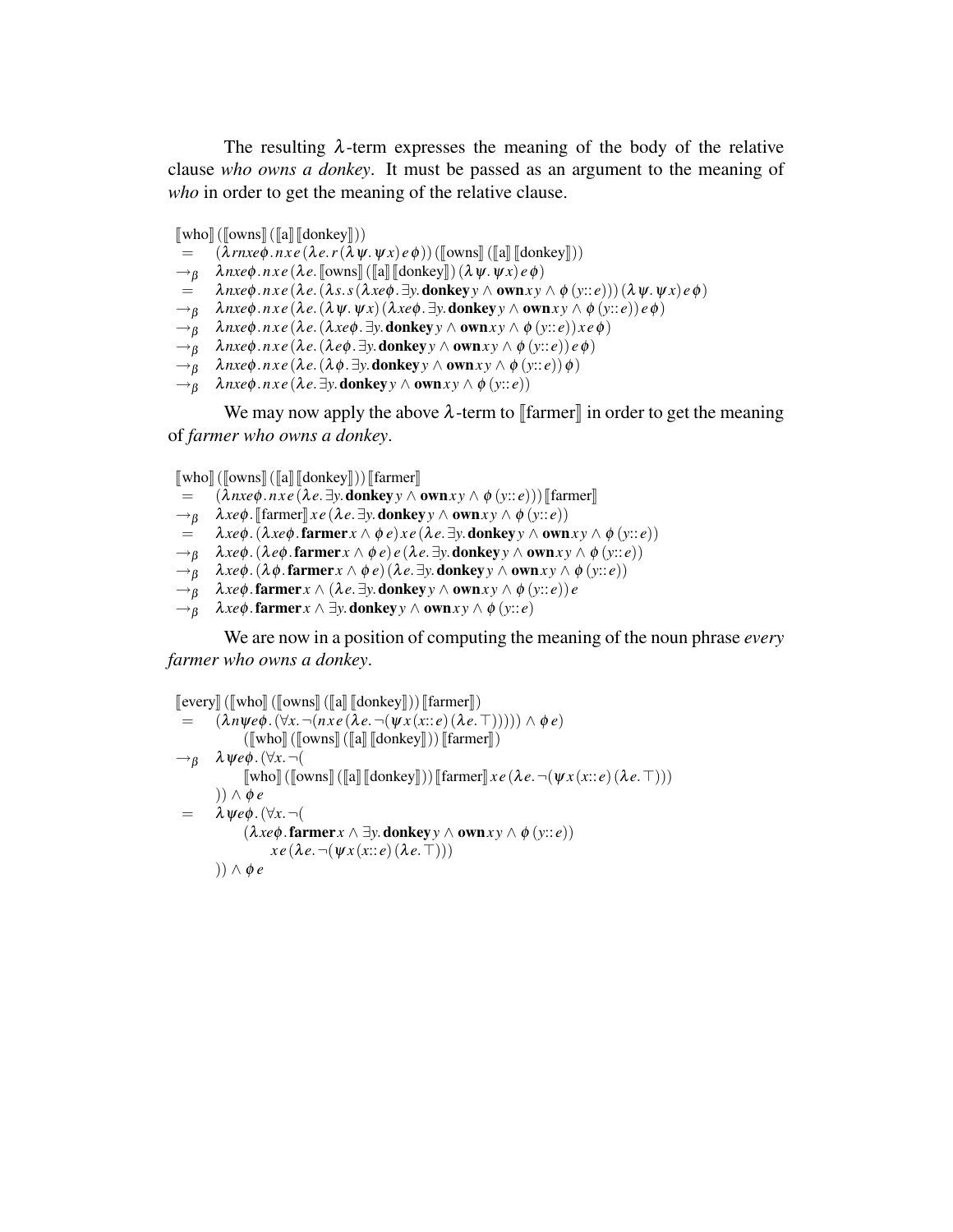$$
\rightarrow_{\beta} \quad \lambda \psi e\phi.(\forall x. \neg (\text{lambda x. } \neg (\text{lambda x. } \neg (\text{lambda x. } \neg (\text{lambda x. } \neg (\text{lambda x. } \neg (\text{lambda x. } \neg (\text{lambda x. } \neg (\text{lambda x. } \neg (\text{lambda x. } \neg (\text{lambda x. } \neg (\text{lambda x. } \neg (\text{lambda x. } \neg (\text{lambda x. } \neg (\text{lambda x. } \neg (\text{lambda x. } \neg (\text{lambda x. } \neg (\text{lambda x. } \neg (\text{lambda x. } \neg (\text{lambda x. } \neg (\text{lambda x. } \neg (\text{lambda x. } \neg (\text{lambda x. } \neg (\text{lambda x. } \neg (\text{lambda x. } \neg (\text{lambda x. } \neg (\text{lambda x. } \neg (\text{lambda x. } \neg (\text{lambda x. } \neg (\text{lambda x. } \neg (\text{lambda x. } \neg (\text{lambda x. } \neg (\text{lambda x. } \neg (\text{lambda x. } \neg (\text{lambda x. } \neg (\text{lambda x. } \neg (\text{lambda x. } \neg ((\text{lambda x. } \neg (\text{lambda x. } \neg ((\text{lambda x. } \neg ((\text{lambda x. } \neg ((\text{lambda x. } \neg ((\text{lambda x. } \neg ((\text{lambda x. } \neg ((\text{lambda x. } \neg ((\text{lambda x. } \neg ((\text{lambda x. } \neg ((\text{lambda x. } \neg ((\text{lambda x. } \neg ((\text{lambda x. } \neg ((\text{lambda x. } \neg ((\text{lambda x. } \neg ((\text{lambda x. } \neg ((\text{lambda x. } \neg ((\text{lambda x. } \neg ((\text{lambda x. } \neg ((\text{lambda x. } \neg ((\text{lambda x. } \neg ((\text{lambda x. } \neg ((\text{lambda x. } \neg ((\text{lambda x. } \neg ((\text{lambda x. } \neg ((\text{lambda x. } \neg ((\text{lambda x. } \neg ((\text{lambda x. } \neg ((\text{lambda x. } \neg ((\text{lambda x. } \neg ((\text{lambda x. } \neg ((\text{lambda x. } \neg ((\text{lambda x. } \neg ((\text{lambda x. } \neg ((\text{lambda x. } \neg ((\text{lambda x. } \neg ((\text{lambda x. } \neg ((\text{lambda x. } \neg ((\text{lambda x. } \neg ((\text{lambda x. } \neg ((\text{lambda x. } \neg ((\text{lambda
$$

There are two continuation parameters in the above  $\lambda$ -term, namely,  $\psi$  and φ. The first one, which comes from Montague type raising, is a local continuation that corresponds to the continuation of the sentence. The second one is the continuation of the discourse. Remark that the variables introduced by the quantifiers (*x* and *y*) are only available to the local continuation. This corresponds to Kamp's accessibility conditions.

We now compute the meaning of the verb phrase *beats it*.

```
\begin{bmatrix} \text{beats} \\ \text{if} \end{bmatrix}<br>= (\lambda \omega s)(\lambda \cos s(\lambda x. o(\lambda y e \phi \cdot \text{beat} xy \wedge \phi e))) [it]
\rightarrowβ \lambdas.s(\lambdax. [it] (\lambdaye\phi. beatxy \land \phie))<br>= \lambdas.s(\lambdax. (\lambdaWe\phi. W(sel<sub>it</sub>e)e\phi)(\lambday
              \lambdas.s(\lambdax.(\lambdaψe\phi.\psi(sel<sub>it</sub>e)e\phi)(\lambdaye\phi.beatxy \wedge \phie))
\rightarrow<sup>β</sup> \lambdas.s(\lambdaxe\phi.(\lambdaye\phi.beatxy \land \phie)(sel<sub>it</sub>e)e\phi)
\rightarrow_B \lambda s. s(\lambda x e\phi.(\lambda e\phi.beat x(\text{sel}_{it}e) \wedge \phi e)e\phi)\rightarrow_B \quad \lambda s.s(\lambda x e\phi.(\lambda \phi.\text{beat}x(\text{sel}_{it}e) \wedge \phi e)\phi)\rightarrow<sup>β</sup> \lambdas.s(\lambdaxe\phi.beatx(sel<sub>it</sub>e) \land \phie)
```
Finally, we may compute the meaning of the complete sentence.

```
\left[\begin{matrix} \cos \theta & \sin \theta \\ \cos \theta & \sin \theta \end{matrix}\right](\left[\begin{matrix} \sin \theta & \cos \theta \\ \cos \theta & \sin \theta \end{matrix}\right](\left[\begin{matrix} \sin \theta & \sin \theta \\ \cos \theta & \sin \theta \end{matrix}\right]) (\left[\begin{matrix} \sin \theta & \sin \theta \\ \cos \theta & \sin \theta \end{matrix}\right])(\lambda s. s(\lambda x e \phi. \text{beat} x (\text{sel}_{it} e) \land \phi e))(\llbracket \text{every} \rrbracket (\llbracket \text{who} \rrbracket (\llbracket \text{owns} \rrbracket (\llbracket \text{a} \rrbracket \llbracket \text{donkey} \rrbracket)) \llbracket \text{farmer} \rrbracket))\rightarrow<sup>β</sup>
             \lceil \lceil \text{every} \rceil (\lceil \text{who} \rceil (\lceil \text{owns} \rceil (\lceil \text{ad} \rceil (\lceil \text{donkey} \rceil))) \rceil (\text{farmer} \rceil) (\lambda \times e\phi) \cdot \text{beat} \times (\text{sel}_{it} e) \wedge \phi e)= (\lambda \psi e \phi.(\forall x . \text{farmer } x \supset (\forall y.(\text{donkey } y \land \text{own} xy) \supset \psi x.(\text{x::y::e})(\lambda e. \top))) \land \phi e)(\lambda x e \phi \cdot \textbf{beat} x (\textbf{sel}_{it} e) \wedge \phi e)\rightarrow<sup>β</sup> λeφ. (∀x.farmer x ⊃ (∀y. (donkey y ∧ own xy) ⊃
                          (\lambda x e \phi \cdot \textbf{beat} x (\textbf{sel}_{it} e) \wedge \phi e) x (x::y::e) (\lambda e. \top))) ∧ φ e
\rightarrow<sup>8</sup> \lambda e\phi. (∀x.farmer x \supset (∀y. (donkey y \wedge own xy) \supset(\lambda e\phi \cdot \textbf{beat} x(\textbf{sel}_{it}e) \wedge \phi e)(x::y::e)(\lambda e.\top))) ∧ φ e
→β λeφ.(∀x.farmer x ⊃ (∀y.(donkeyy ∧ ownx y) ⊃
                          (\lambda \phi \cdot \text{beat} x (\text{sel}_{it}(x::y::e)) \wedge \phi (x::y::e)) (\lambda e. \top))) ∧ φ e
\rightarrow<sup>β</sup> \lambda e\phi. (\forallx.farmer x \supset (\forally. (donkey y \wedge own xy) \supset beat x (sel<sub>it</sub> (x:: y::e)) \wedge(\lambda e.\top)(x::y::e))) ∧ φ e
```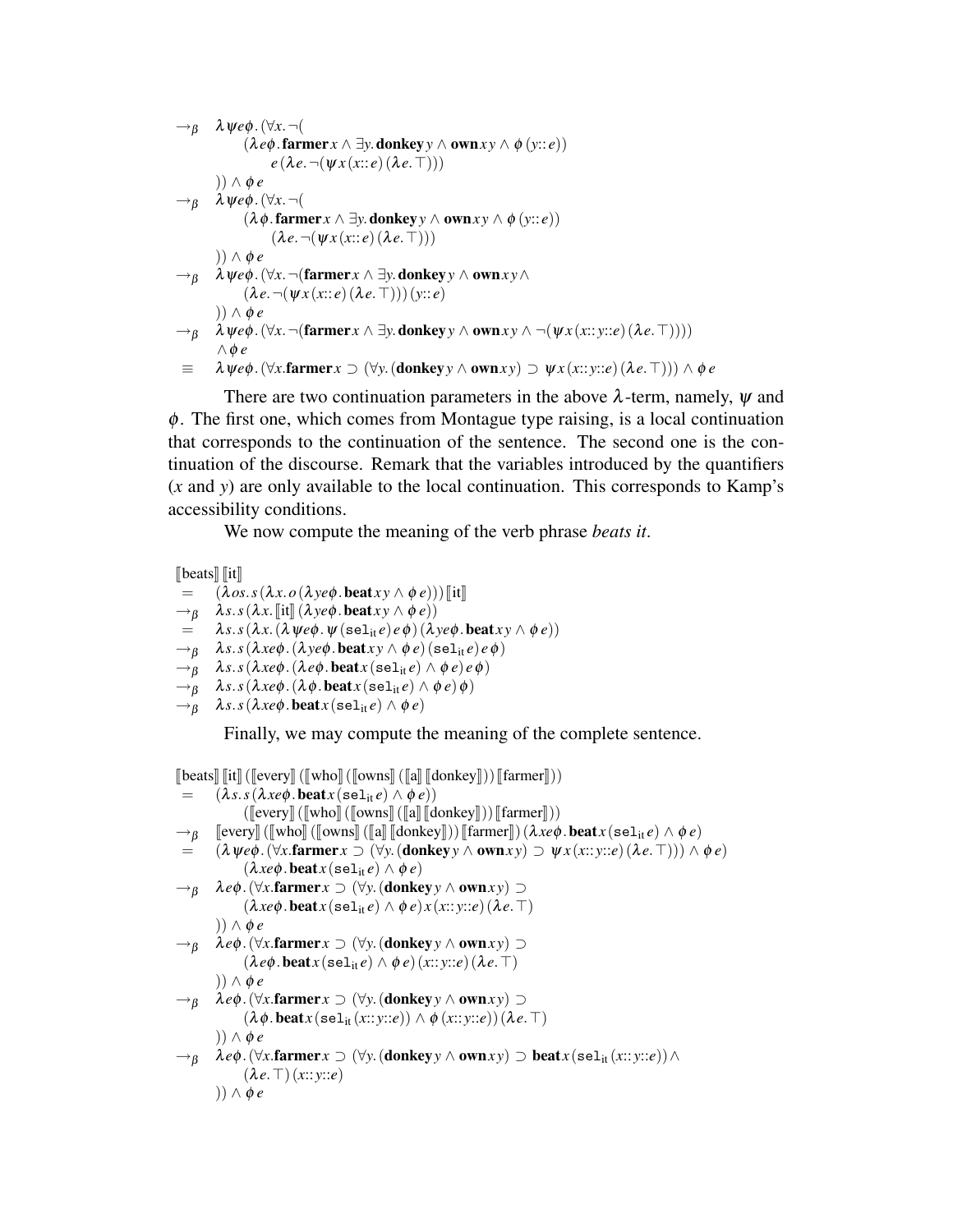$\rightarrow$ <sup>*8*</sup>  $\lambda$ *e* $\phi$ . ( $\forall$ *x*.farmer *x*  $\supset$  ( $\forall$ *y*. (donkey *y*  $\wedge$  own *xy*)  $\supset$  beat *x* (sel<sub>it</sub> (*x*:: *y*::*e*))  $\wedge$  T)) ∧φ *e*

 $\equiv \lambda e\phi$ . ( $\forall x$ .farmer *x*  $\supset (\forall y$ . (donkey  $y \wedge \text{own} xy) \supset \text{beat} x(\text{sel}_{it}(x::y::e)))) \wedge \phi e$ 

Assuming that the choice operator selects correctly *y*, we obtain the following representation:

(51)  $\lambda e\phi$ . ( $\forall x$ .farmer  $x \supset (\forall y$ . (donkey  $\gamma \wedge \text{own} xy) \supset \text{beat} xy) \wedge \phi e$ 

## 6. Conclusions

Our approach to handling contexts in a Montagovian framework solves several compositionality problems one encounters when trying to accommodate Discourse Representation Theory and Montague semantics.

In addition, it is rather general. As we suggested, it does not depend on the target logic. It does not depend either of the very structure given to the data of type γ. The  $\therefore$  operator could be used to record more relevant information such as morphosyntactic features (gender, number, case,...), actor focus, and discourse focus. Then, the choice operators could be turned in more realistic anaphora resolution algorithms.

In this paper, we restricted our analysis to the case of declarative discourses that may be interpreted as classical logical propositions, avoiding the several problems related to tense, aspect, intensionality, modality, ... We did not consider either definite descriptions. These different topics will be the subjects of future works.

## References

- Barker, C.: 2002, 'Continuations and the nature of quantification', *Natural Language Semantics* 10, 211–242.
- Barker, C.: 2004, 'Continuations in Natural Language', in H. Thielecke (ed.), *Proceedings of the Fourth ACM SIGPLAN Continuations Workshop*, 1–11.
- Carpenter, B.: 1996, *Type-Logical Semantics*. MIT Press, Cambridge, Massachussetts and London England.
- Church, A.: 1940, 'A Formulation of the Simple Theory of Types', *Journal of Symbolic Logic* 5, 56–68.
- van Eijck, J. and H. Kamp: 1997, 'Representing Discourse in Context', in J. van Benthem and A. ter Meulen (eds.), *Handbook of Logic and Language*. Elsevier.
- Geach: 1962, *Reference and Generality*. Cornell University Press, Ithaca, NY.
- Groenendijk, J. and M. Stokhof: 1990, 'Dynamic Montague Grammar', Technical Report LP-90-02, Faculty of Mathematics and Computer Science, Amsterdam.
- de Groote, Ph.: 2001a, 'Towards Abstract Categorial Grammars', in *Association*